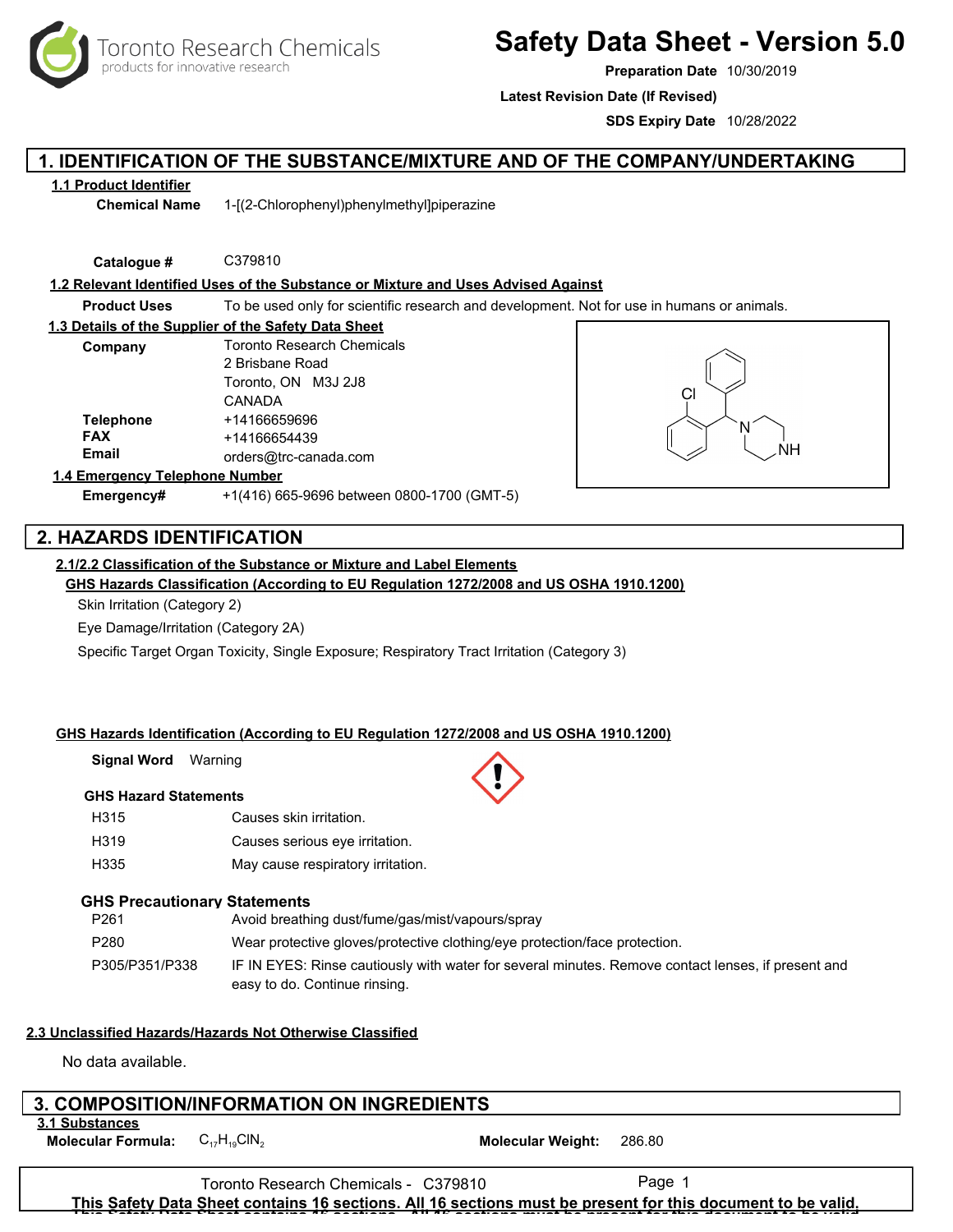# 109036-15-9 **CAS Registry #: EC#:**

## **Synonyms**

1-(o-Chloro-α-phenylbenzyl)piperazine;

## **3.2 Mixtures**

Not a mixture.

# **4. FIRST AID MEASURES**

## **4.1 Description of First Aid Measures**

#### **General Advice**

If medical attention is required, show this safety data sheet to the doctor.

#### **If Inhaled**

If inhaled, move person to fresh air. If not breathing, give artificial respiration and consult a physician.

#### **In Case of Skin Contact**

Wash affected area with soap and water. Consult a physician if any exposure symptoms are observed.

#### **In Case of Eye Contact**

Immediately rinse eyes with plenty of water for at least 15 minutes. Consult a physician.

#### **If Swallowed**

Never give anything by mouth to an unconscious person. Rinse mouth with water. Do NOT induce vomiting unless advised to do so by a physician or Poison Control Center. Seek medical attention.

#### **4.2 Most Important Symptoms and Effects, Both Acute and Delayed**

The most important known symptoms and effects are described in the labeling (see section 2.2) and/or section 11.

#### **4.3 Indication of any Immediate Medical Attention and Special Treatment Needed**

No data available.

# **5. FIREFIGHTING MEASURES**

#### **5.1 Extinguishing Media**

Use water spray, alcohol-resistant foam, dry chemical or carbon dioxide.

#### **5.2 Special Hazards Arising from the Substance or Mixture**

Carbon oxides, Nitrogen oxides, Hydrogen chloride

#### **5.3 Advice for Firefighters**

Wear self contained breathing apparatus for fire fighting if necessary.

#### **5.4 Further Information**

No data available.

# **6. ACCIDENTAL RELEASE MEASURES**

#### **Personal precautions**

Wear respiratory protection. Avoid dust formation. Avoid breathing vapours, mist or gas. Ensure adequate ventilation. Evacuate personnel to safe areas. Avoid breathing dust.

#### **Environmental precautions**

Prevent further leakage or spillage if safe to do so. Do not let product enter drains.

#### **Method and materials for containment and cleaning up**

Pick up and arrange disposal without creating dust. Sweep up and shovel. Keep in suitable, closed containers for disposal.

# **7. HANDLING AND STORAGE**

#### **7.1 Precautions for safe handling**

Avoid contact with skin and eyes. Avoid formation of dust and aerosols. Provide appropriate exhaust ventilation at places where dust is formed.

# **7.2 Conditions for safe storage**

Keep container tightly closed in a dry and well-ventilated place. Keep in a dry place.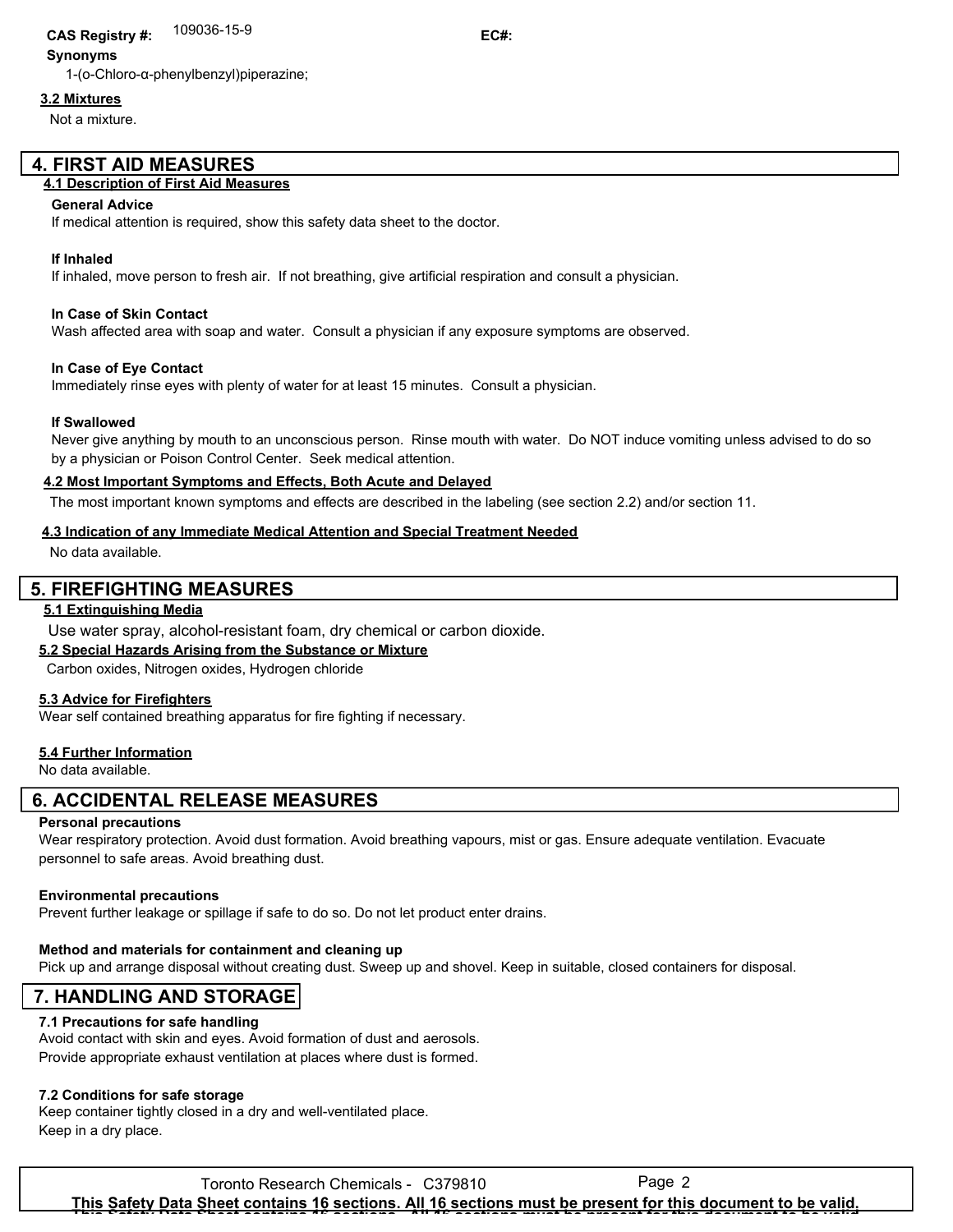# **7.3 Specific End Uses**

For scientific research and development only. Not for use in humans or animals.

# **8. EXPOSURE CONTROLS/PERSONAL PROTECTION**

## **8.1 Control Parameters**

Contains no components with established occupational exposure limits.

### **8.2 Exposure Controls**

### **Appropriate Engineering Controls**

A laboratory fumehood or other appropriate form of local exhaust ventilation should be used to avoid exposure.

## **Personal Protective Equipment**

All recommendations below are advisory in nature and a risk assessment should be performed by the employer/end user prior to use of this product. The type of protective equipment must be selected based on the amount and concentration of the dangerous material being used in the workplace.

## **Eye/Face Protection**

Safety goggles or face shield. All equipment should have been tested and approved under appropriate standards, such as NIOSH (US), CSA (Canada), or EN 166 (EU).

### **Skin Protection**

Gloves should be used when handling this material. Gloves are to be inspected prior to use. Contaminated gloves are to be removed using proper glove removal technique so that the outer surface of the glove does not contact bare skin. Dispose of contaminated gloves after use in compliance with good laboratory practices and local requirements.

Gloves used for incidental exposures (splash protection) should be designated as "chemical resistant" by EU standard EN 374 with the resistance codes corresponding to the anticipated use of the material. Unrated gloves are not recommended. Suggested gloves: AnsellPro Sol-Vex nitrile gloves style 37-175, 15 mil thickness. Penetration time has not been determined.

Gloves used for prolonged direct exposure (immersion) should be designated "chemical resistant" as per EN 734 with the resistance codes corresponding to the anticipated use of the material.

Suggested gloves: AnsellPro Viton/Butyl gloves style 38-612, 4/8 mil thickness.

Penetration time has not been determined.

These recommendations may not apply if the material is mixed with any other chemical, or dissolved into a solution. A risk assessment must be performed to ensure the gloves will still offer acceptable protection.

### **Body Protection**

Fire resistant (Nomex) lab coat or coveralls.

### **Respiratory Protection**

Recommended respirators are NIOSH-approved N100 or CEN-approved FFP3 particulate respirators. These are to be only used as a backup to local exhaust ventilation or other engineering controls. If the respirator is the only means of protection, a full-face supplied air respirator must be used.

| <b>9. PHYSICAL AND CHEMICAL PROPERTIES</b>                |                                              |  |  |  |  |  |
|-----------------------------------------------------------|----------------------------------------------|--|--|--|--|--|
| 9.1 Information on Basic Physical and Chemical Properties |                                              |  |  |  |  |  |
| A) Appearance                                             | B) Odour                                     |  |  |  |  |  |
| No Data Available                                         | No data available                            |  |  |  |  |  |
| C) Odour Threshold                                        | D) pH                                        |  |  |  |  |  |
| No data available                                         | No data available                            |  |  |  |  |  |
| E) Melting Point/Freezing Point                           | F) Initial Boiling Point/Boiling Range       |  |  |  |  |  |
| No Data Available                                         | No data available                            |  |  |  |  |  |
| G) Flash point                                            | H) Evaporation Rate                          |  |  |  |  |  |
| No data available                                         | No data available                            |  |  |  |  |  |
| I) Flammability (Solid/Gas)                               | J) Upper/Lower Flammability/Explosive Limits |  |  |  |  |  |
| No data available                                         | No data available                            |  |  |  |  |  |
| K) Vapour Pressure                                        | L) Vapour Density                            |  |  |  |  |  |
| No data available                                         | No data available                            |  |  |  |  |  |
|                                                           |                                              |  |  |  |  |  |

Toronto Research Chemicals - C379810 **This Safety Data Sheet contains 16 sections. All 16 sections must be present for this document to be valid. This Safety Data Sheet contains 16 sections. All 16 sections must be present for this document to be valid.**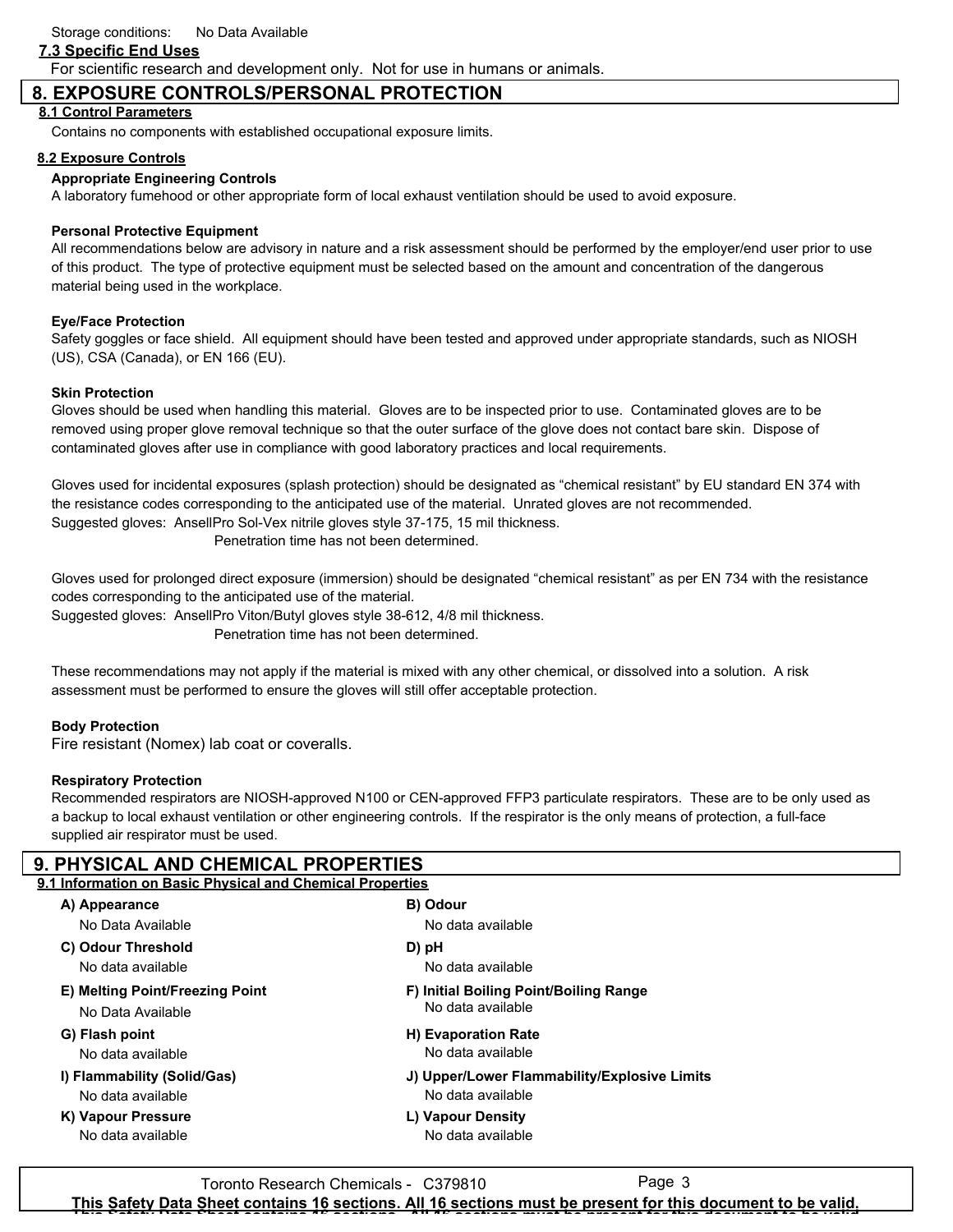#### **M) Relative Density N) Solubility**

No data available

- **O) Partition Coefficient: n-octanol/water P) Auto-Ignition Temperature** No data available No data available
- **Q) Decomposition Temperature R) Viscosity** No data available No data available
- No data available No data available

**9.2 Other Information**

no data available

# **10. STABILITY AND REACTIVITY**

## **10.1 Reactivity**

No data available.

# **10.2 Chemical Stability**

Stable under recommended storage conditions.

# **10.3 Possibility of Hazardous Reactions**

No data available.

## **10.4 Conditions to Avoid**

No data available.

# **10.5 Incompatible Materials**

Strong oxidizing agents.

# **10.6 Hazardous Decomposition Products**

**In the event of fire:** See section 5. **Other decomposition products:** No data available.

# **11. TOXICOLOGICAL INFORMATION**

**11.1 Information on Toxicological Effects A) Acute Toxicity Oral LD50:** No data available. **Inhalation LC50:** No data available. **Dermal LD50:** No data available. **B) Skin Corrosion/Irritation C) Serious Eye Damage/Irritation D) Respiratory or Skin Sensitization E) Germ Cell Mutagenicity F) Carcinogenicity G) Reproductive Toxicity/Teratogenicity H) Single Target Organ Toxicity - Single Exposure I) Single Target Organ Toxicity - Repeated Exposure J) Aspiration Hazard K) Potential Health Effects and Routes of Exposure Inhalation** No data available No data available No data available No data available No data available No data available No data available No data available No data available May be harmful if inhaled. Causes respiratory tract irritation. May be harmful if swallowed. May be harmful if absorbed through skin. Causes skin irritation. **Ingestion Skin**

- - No Data Available
- -
- **S) Explosive Properties T) Oxidizing Properties**
	-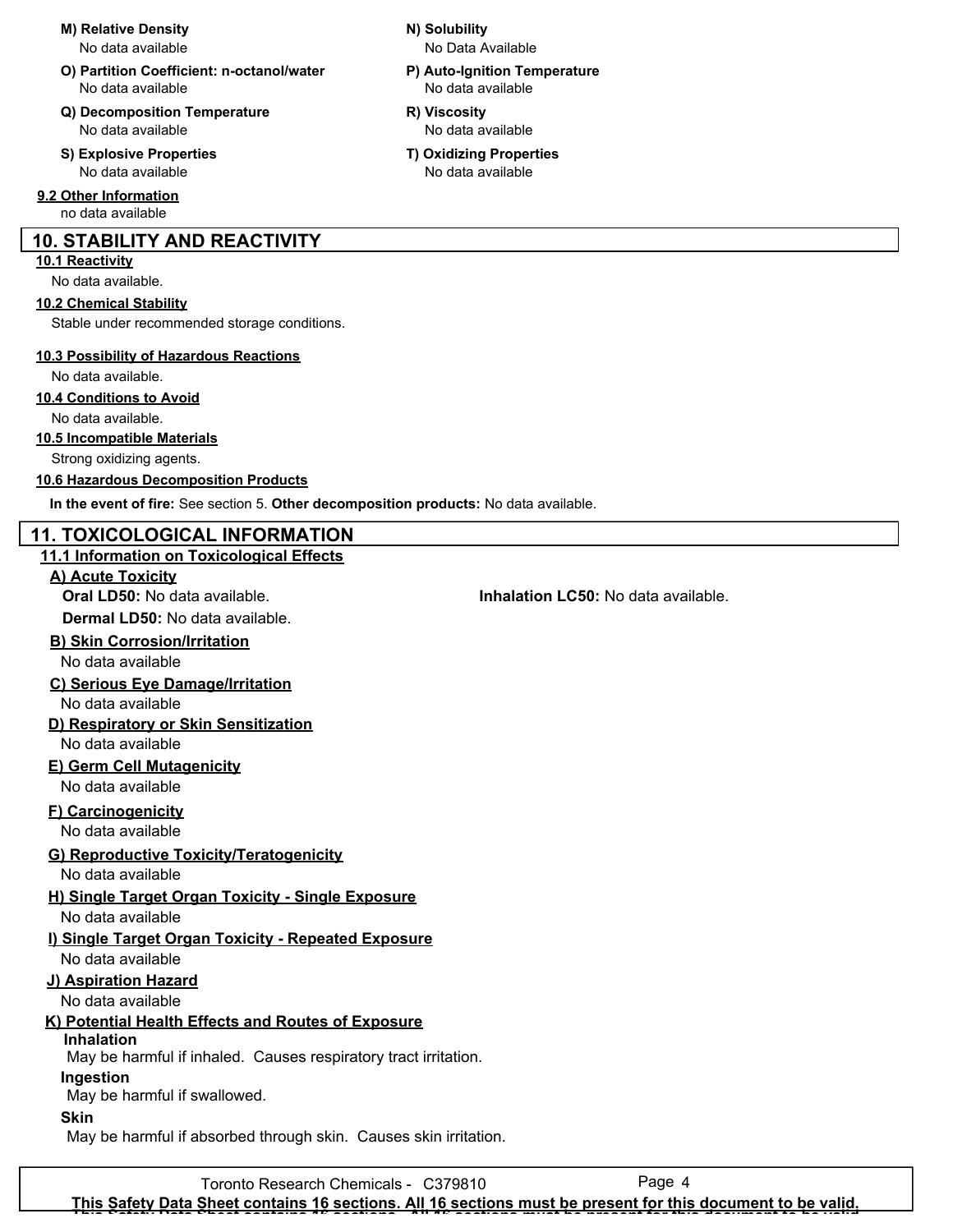## **Eyes**

Causes eye irritation.

# **L) Signs and Symptoms of Exposure**

The most important known symptoms and effects are described in the labeling (see section 2.2) and/or section 11.

To the best of our knowledge, the chemical, physical, and toxicological properties of this material have not been

# thoroughly investigated.

**M) Additional Information** RTECS: Not available.

# **12. ECOLOGICAL INFORMATION**

## **12.1 Toxicity**

No data available.

#### **12.2 Persistance and Degradability**

No data available.

#### **12.3 Bioaccumulative Potential**

No data available.

### **12.4 Mobility in Soil**

No data available.

#### **12.5 Results of PBT and vPvB Assessment**

No data available.

#### **12.6 Other Adverse Effects**

No data available.

## **13. DISPOSAL CONSIDERATIONS**

#### **13.1 Waste Treatment Methods**

#### **A) Product**

Product may be burned in an incinerator equipped with afterburner and scrubber. Excess and expired materials are to be offered to a licensed hazardous material disposal company. Ensure that all Federal and Local regulations regarding the disposal and destruction of this material are followed.

### **B) Contaminated Packaging**

Dispose of as above.

#### **C) Other Considerations**

Product is not to be disposed of in sanitary sewers, storm sewers, or landfills.

| <b>14. TRANSPORT INFORMATION</b>         |            |            |               |  |  |  |  |
|------------------------------------------|------------|------------|---------------|--|--|--|--|
| 14.1 UN Number                           |            |            |               |  |  |  |  |
| DOT (US): N/A                            | IATA: N/A  | IMDG: N/A  | ADR/RID: N/A  |  |  |  |  |
| 14.2 UN Proper Shipping Name             |            |            |               |  |  |  |  |
| DOT (US)/IATA:                           |            |            |               |  |  |  |  |
| Not dangerous goods                      |            |            |               |  |  |  |  |
| IMDG/ARD/RID:                            |            |            |               |  |  |  |  |
| Not dangerous goods                      |            |            |               |  |  |  |  |
| 14.3 Transport Hazard Class(es)          |            |            |               |  |  |  |  |
| DOT (US): N/A                            | IATA: N/A  | IMDG: N/A  | ADR/RID: N/A  |  |  |  |  |
| <b>14.4 Packing Group</b>                |            |            |               |  |  |  |  |
| DOT (US): N/A                            | IATA: N/A  | IMDG: N/A  | ADR/RID: N/A  |  |  |  |  |
| <b>14.5 Environmental Hazards</b>        |            |            |               |  |  |  |  |
| DOT (US): None                           | IATA: None | IMDG: None | ADR/RID: None |  |  |  |  |
| <b>14.6 Special Precautions for User</b> |            |            |               |  |  |  |  |
| None                                     |            |            |               |  |  |  |  |

# **15. REGULATORY INFORMATION**

This safety data sheet complies with the requirements of WHMIS (Canada), OSHA 1910.1200 (US), and EU Regulation EC No. 1907/2006 (European Union).

# **15.1 Safety, Health and Environmental Regulations/Legislation Specific for the Substance or Mixture**

**A) Canada**

**DSL/NDSL Status:** This product is not listed on the Canadian DSL/NDSL.

### **B) United States**

**TSCA Status:** This product is not listed on the US EPA TSCA.

#### **C) European Union**

Toronto Research Chemicals - C379810 Page 5

**This Safety Data Sheet contains 16 sections. All 16 sections must be present for this document to be valid. This Safety Data Sheet contains 16 sections. All 16 sections must be present for this document to be valid.**